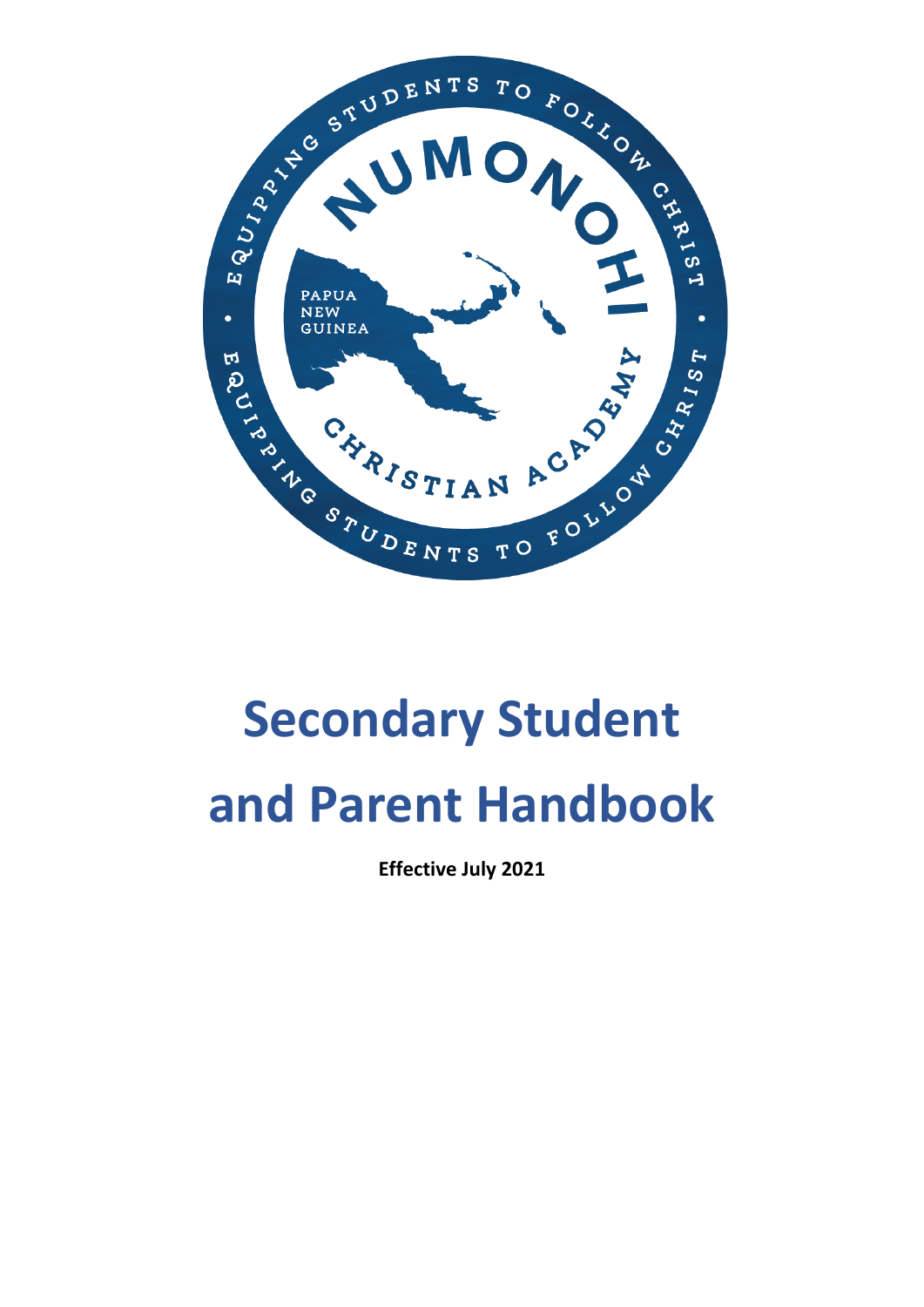# Contents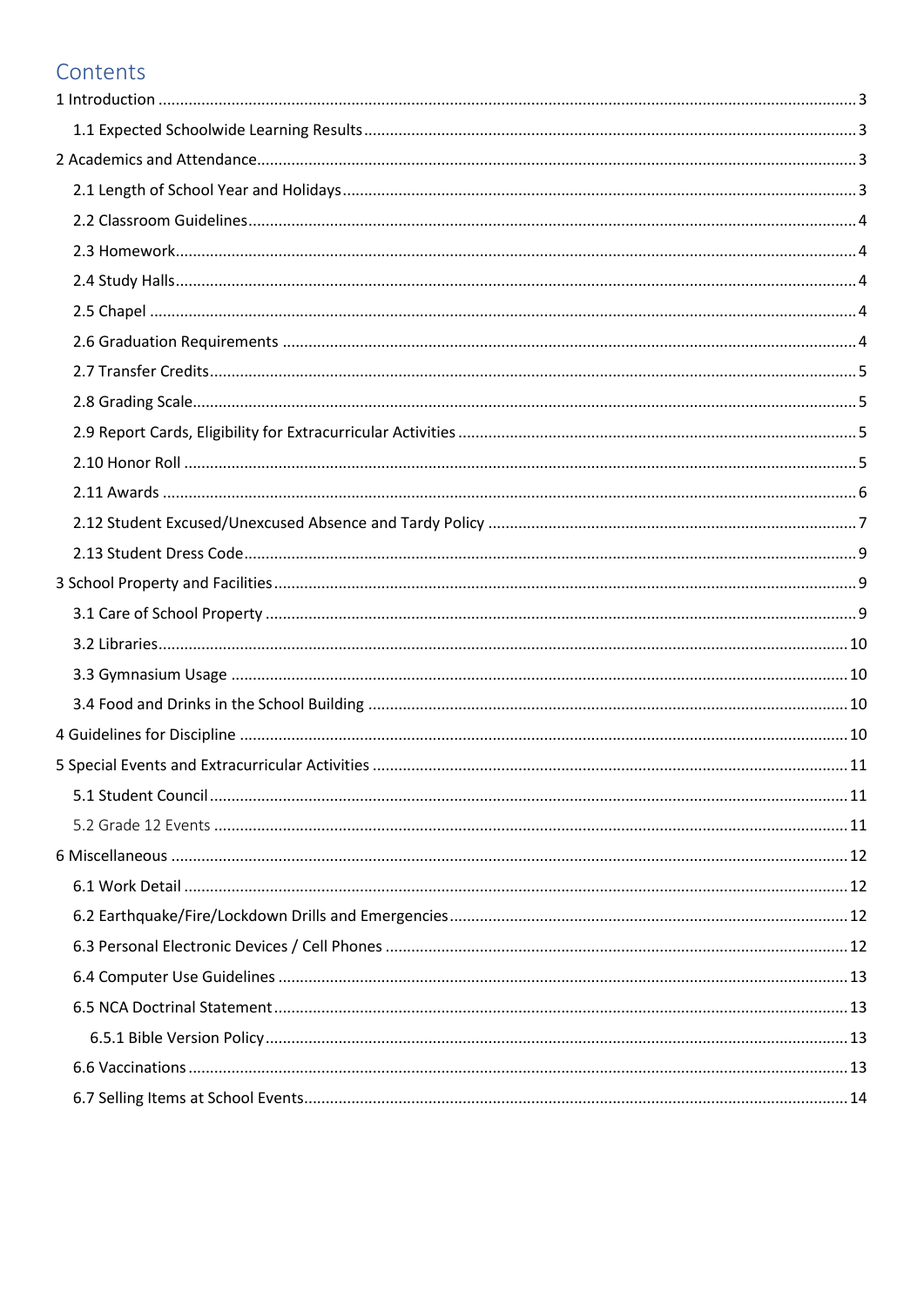# <span id="page-2-0"></span>1 Introduction

#### **Vision Statement**

Equipping students to follow Christ.

#### **History and Purpose**

Numonohi Christian Academy exists to glorify God and assist in establishing indigenous, tribal churches throughout PNG by supporting parents in providing a Christ-centered education for their children. Numonohi Christian Academy was raised up to meet the educational needs of the children of New Tribes missionaries. When staff and facilities are sufficient, the school will also be open to other evangelical missions serving in Papua New Guinea and evangelical PNG citizens of similar doctrine to New Tribes Mission. It was begun in 1966 in temporary facilities at the Oliguti base. Soon afterward development of the new school began at Numonohi (now known as the Lapilo Center). After four years the school was moved to its new permanent home, to start the February term of 1971. The school is a faith project of the NTM missionaries of the Papua New Guinea field.

#### **School Verse**

"The fear of the Lord is the beginning of knowledge." Proverbs 1:7

**School Colors** Royal Blue and White

#### **School Mascot**

Cougar

#### <span id="page-2-1"></span>1.1 Expected Schoolwide Learning Results

NCA's Expected Schoolwide Learning Results, also known as the NCA ABCDs are as follows:

A—Academics

NCA students will demonstrate proficiency in core subjects.

B—Biblical Worldview

NCA students will understand and apply a Biblical worldview.

C—Changes

NCA students will be practically prepared for the transition to the next step of life.

D—Diversity

NCA students will value diversity and demonstrate teamwork.

# <span id="page-2-2"></span>2 Academics and Attendance

# <span id="page-2-3"></span>2.1 Length of School Year and Holidays

The school year consists of at least 160 teaching days and several days for professional development and orientations. This is divided into two semesters, each 18 weeks long. The breaks between terms are two-and-a-half weeks long. The break between school years is at least ten weeks long.

Any official Papua New Guinea holidays that fall during the school year are observed. There will not be any official observance of holidays of other nations.

The school calendar is available via News and Notes.

The general schedule for each day is as follows: Daily classes  $7:45$  am  $-2:47$  pm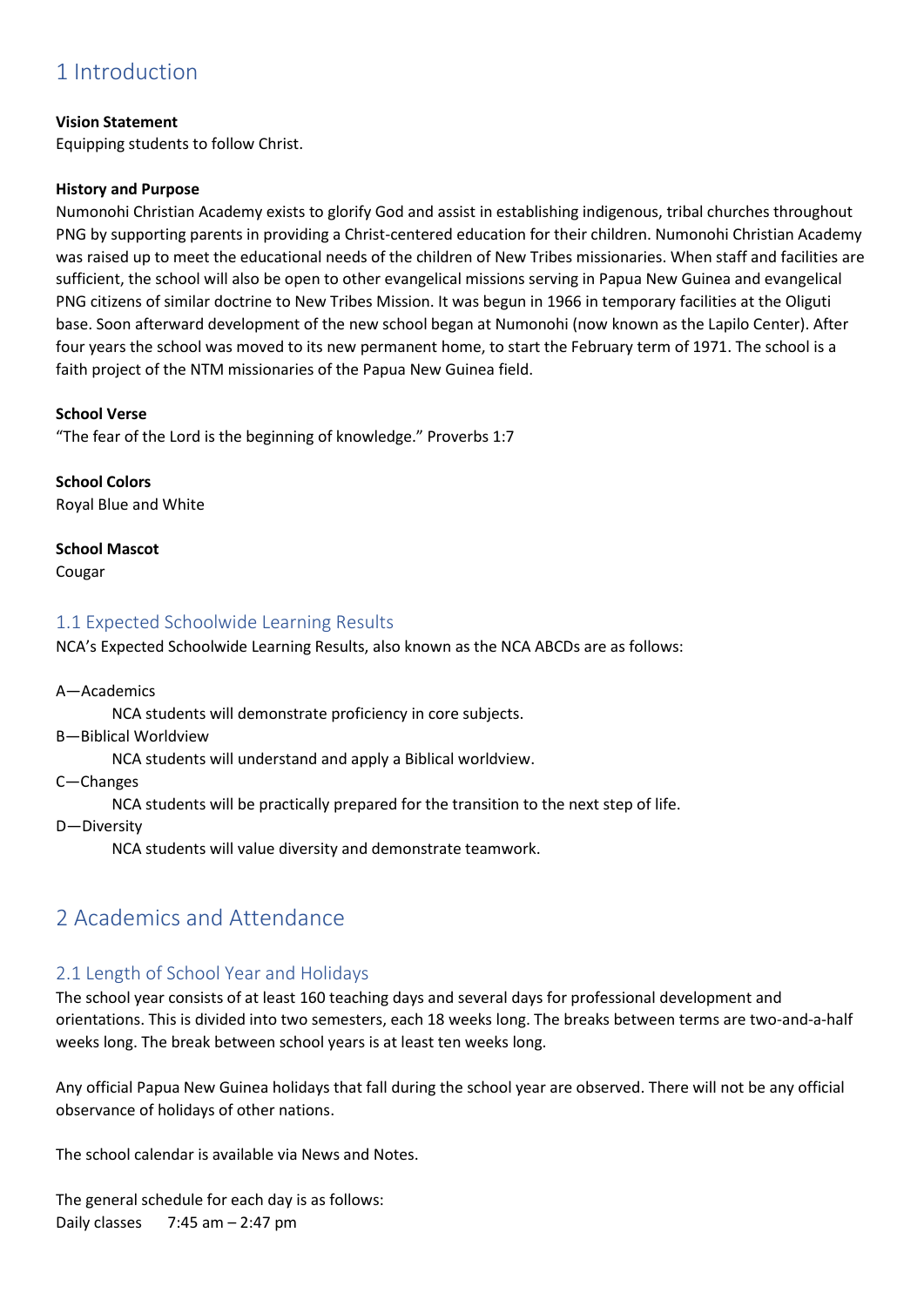Work detail 2:49 pm – 3:05 pm

#### <span id="page-3-0"></span>2.2 Classroom Guidelines

Students should have all pens, pencils, paper, erasers, and books ready to use at the beginning of each class.

A student must get permission from a teacher before leaving a class for any reason. All grade 7-12 students must sign in and sign out in the school office when coming or going from the school other than the usual times.

If a student cannot participate in PE class, they must turn in a written excuse from their parent or boarding parent to the PE teacher before class begins.

School dictionaries or encyclopedias are not to be taken out of the library or left in student lockers.

The writing of notes to other students should not be done during classes or study hall.

Gum chewing is not allowed.

Personal reading books are not to be read in classes except with teacher permission.

#### <span id="page-3-1"></span>2.3 Homework

Homework may be given to students in grades 7-12. An average of 20 minutes per night of homework is given for each standard class *for the average student*. Some grade 11 and 12 courses and some elective courses (e.g., AP level courses) may have more work assigned in proportion to the difficulty level of the course. A student who works more slowly in doing his assignments should expect to spend more time than the average student. Normally, homework is not assigned over school breaks.

The grade will be reduced for late homework. The amount will be at the discretion of the teacher.

#### <span id="page-3-2"></span>2.4 Study Halls

Students are expected to report to scheduled daytime study halls on time as for any other class.

Students should bring plenty of work to do. If they have completed their assigned work, they may read a book or magazine from the library.

Talking is not permitted without permission from the supervisor. Permission will only be granted for school-related purposes (e.g. students working quietly on a project for a class, etc.).

#### <span id="page-3-3"></span>2.5 Chapel

The purpose of chapel is to challenge students in a practical way to walk with the Lord. High school chapels are held weekly, usually on Wednesdays. Students are expected to bring their Bible and to be on time.

#### <span id="page-3-4"></span>2.6 Graduation Requirements

Students are to be enrolled so that they earn 6 credits per year. The requirements for graduation are 22 credits to be earned as follows:

| English   | 4 credits  | Social Studies     | 3 credits |
|-----------|------------|--------------------|-----------|
| Science   | 3 credits  | <b>Mathematics</b> | 3 credits |
| PE        | 2 credits* | Foreign Language   | 2 credits |
| Electives | 5 credits  |                    |           |

Students are required to take Grade 12 English at NCA.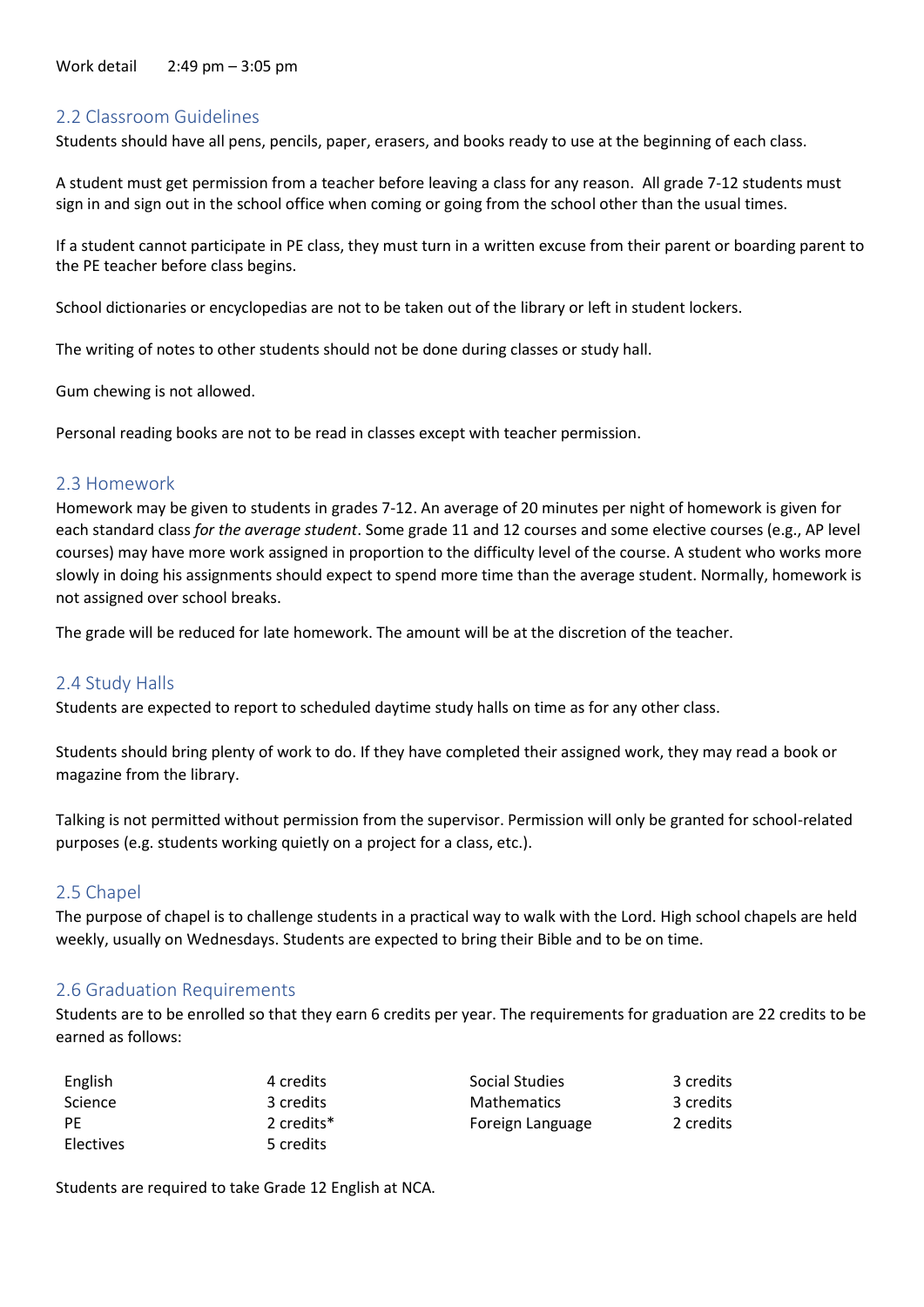Students will not be allowed to participate in commencement exercises as part of the diploma awarding ceremony unless they have fulfilled (or have verified a plan to complete) NCA's graduation requirements. Participation in the other end-of-year grade 12 class activities will be decided by the NMT on a case by case basis.

\*One semester of health may be substituted for one semester of PE. One year of PE credit can be earned through extracurricular sports.

# <span id="page-4-0"></span>2.7 Transfer Credits

The purpose of the following policy is to protect the academic integrity of NCA's transcript and diploma by only accepting credits from other academic institutions whose curriculum, policies, records, etc. are verifiable and open to inspection.

Credits for courses in grades 9-12 will be accepted from accredited institutions, including brick-and-mortar, online, and umbrella schools. Credit value will be evaluated to determine NCA equivalents (generally, a one-semester course that meets four or five times a week earns 0.5 credit). Credits will be transferred with the letter grade earned.

Credits for courses in grades 9-12 will be accepted from unaccredited institutions, including brick-and-mortar, online, and umbrella schools. Credit value will be evaluated to determine NCA equivalents (generally, a one-semester course that meets four or five times a week earns 0.5 credit). Credits will be transferred as "credit earned" only, and letter grades will not be a part of NCA's transcript.

Credit for courses in grades 9-12 that are not from a recognized educational institution will not be accepted.

This policy takes effect for all credits earned in the 2021-2022 school year and beyond.

## <span id="page-4-1"></span>2.8 Grading Scale

Letter grades are assigned using a ten-point scale. Grades are given numerical values corresponding to the following scale:

| $A+$  | $(97 - 100)$ | $=$ | 4.333 | C+   | $(77 - 79)$        | $=$ | 2.333 |
|-------|--------------|-----|-------|------|--------------------|-----|-------|
| A     | $(93 - 96)$  | $=$ | 4.0   |      | $(73 - 76)$        | $=$ | 2.0   |
| $A-$  | $(90 - 92)$  | $=$ | 3.667 | $C-$ | $(70 - 72)$        | $=$ | 1.667 |
| $B+$  | $(87 - 89)$  | $=$ | 3.333 | D+   | $(67 - 69)$        | $=$ | 1.333 |
| B     | $(83 - 86)$  | $=$ | 3.0   | D    | $(63 - 66)$        | $=$ | 1.0   |
| $B -$ | $(80 - 82)$  | $=$ | 2.667 | D-   | $(60 - 62)$        | $=$ | 0.667 |
|       |              |     |       | F.   | $(59$ and below) = |     | 0.0   |

# <span id="page-4-2"></span>2.9 Report Cards, Eligibility for Extracurricular Activities

Report cards are given at the end of each school term. Mid-marking period reports are also provided to students. Students who earn an F grade for either a mid-marking period evaluation or a marking period (term) grade are ineligible to participate in extracurricular activities until the following evaluation is released (approximately four weeks). Students must be academically eligible to participate in try-outs.

Typically, correspondence course grade results (either current course average grades or semester grades) will not be factored into athletic eligibility. If there are situations where NCA has a significant management role, we will consider making these courses a part of eligibility. This decision should be made by the NMT before the course starts, and those expectations will be clearly communicated to both students and parents.

Academic status checks are the prerogative of the advisors of extracurricular activities and the Sportsmaster or coaching staff. Students participating in extracurricular activities will present these forms to teachers, who then provide information regarding academic performance.

## <span id="page-4-3"></span>2.10 Honor Roll

To be named to the honor roll, a student must have made no semester grade lower than a B. To be named to the high honor roll, a student must have no semester grade lower than an A-. In addition, to be considered for the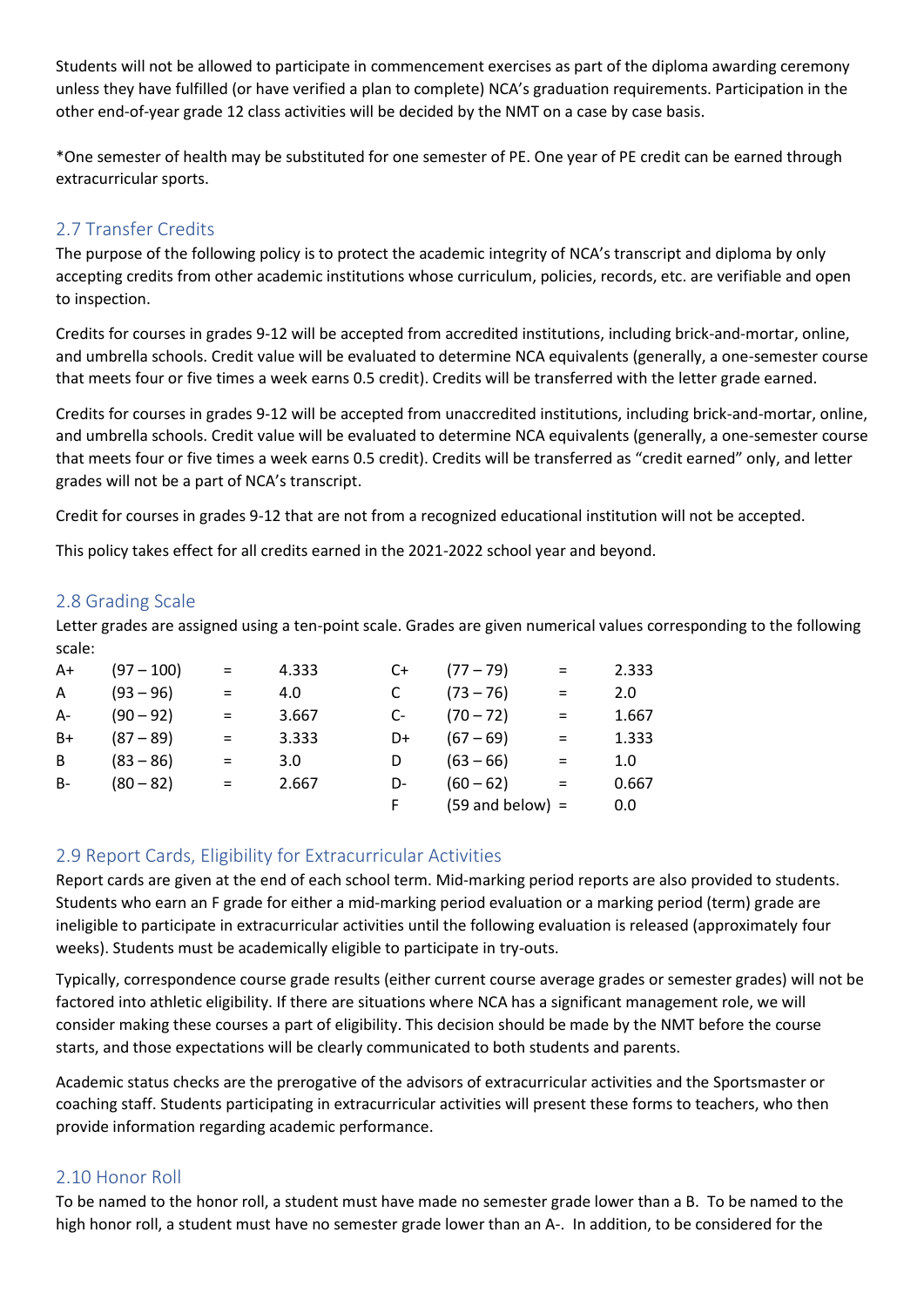honor roll, students must be enrolled in a minimum of 3 core curricular subjects (i.e., English, math, world languages, science, or social studies) or a correspondence equivalent if the class cannot be offered at NCA due to staffing shortages.

## <span id="page-5-0"></span>2.11 Awards

#### **Purpose Statement**

The NCA Awards program is intended to affirm the value of hard work, achievement, and Christian character and to honor those who have demonstrated these characteristics.

#### **General Awards**

1. Distinguished Student Award

This award is given to the student(s) who have distinguished themselves by demonstrating strengths in the following areas:

Academics

Christian character

Leadership

Spiritual influence in the school community

Service to the school and community

To qualify for this award, the student must have been on the honor roll for semester one and term three of the current school year. This award may be given to an unspecified number of students each year who meet these criteria.

(Awardees do not necessarily need to demonstrate great strength in all of these areas in order to merit this award.)

2. Christian Impact Award

This award is given to the student(s) who demonstrate strengths in the following areas: Positive attitude toward school life Positive influence in the school An encourager of others Service to the school and community

This award may be given to an unspecified number of students each year who meet these criteria.

#### 3. Outstanding Progress Award

This award is given to the student(s) who has shown marked growth in many areas of their life. Some of these areas might be:

Attitude toward school

Academic, social, and spiritual growth

This award may be given to an unspecified number of students each year who meet these criteria.

Individual students will be eligible for only one of the awards above each year.

#### 4. Timothy Award

This award is voted upon by the students in closed balloting, but will be monitored by the principal. 1 Timothy 4:12 says, "Don't let anyone look down on you because you are young, but set an example for the believers in speech, in life, in love, in faith and in purity."

#### 5. Scholastic Award

This award is given to the student who has the highest grade point average for the year in each of the following grade groupings: 7-8, 9-10, 11-12. At least a B+ average must be maintained in order to receive this award. For purposes of this award, the GPA is calculated by averaging their four term grades.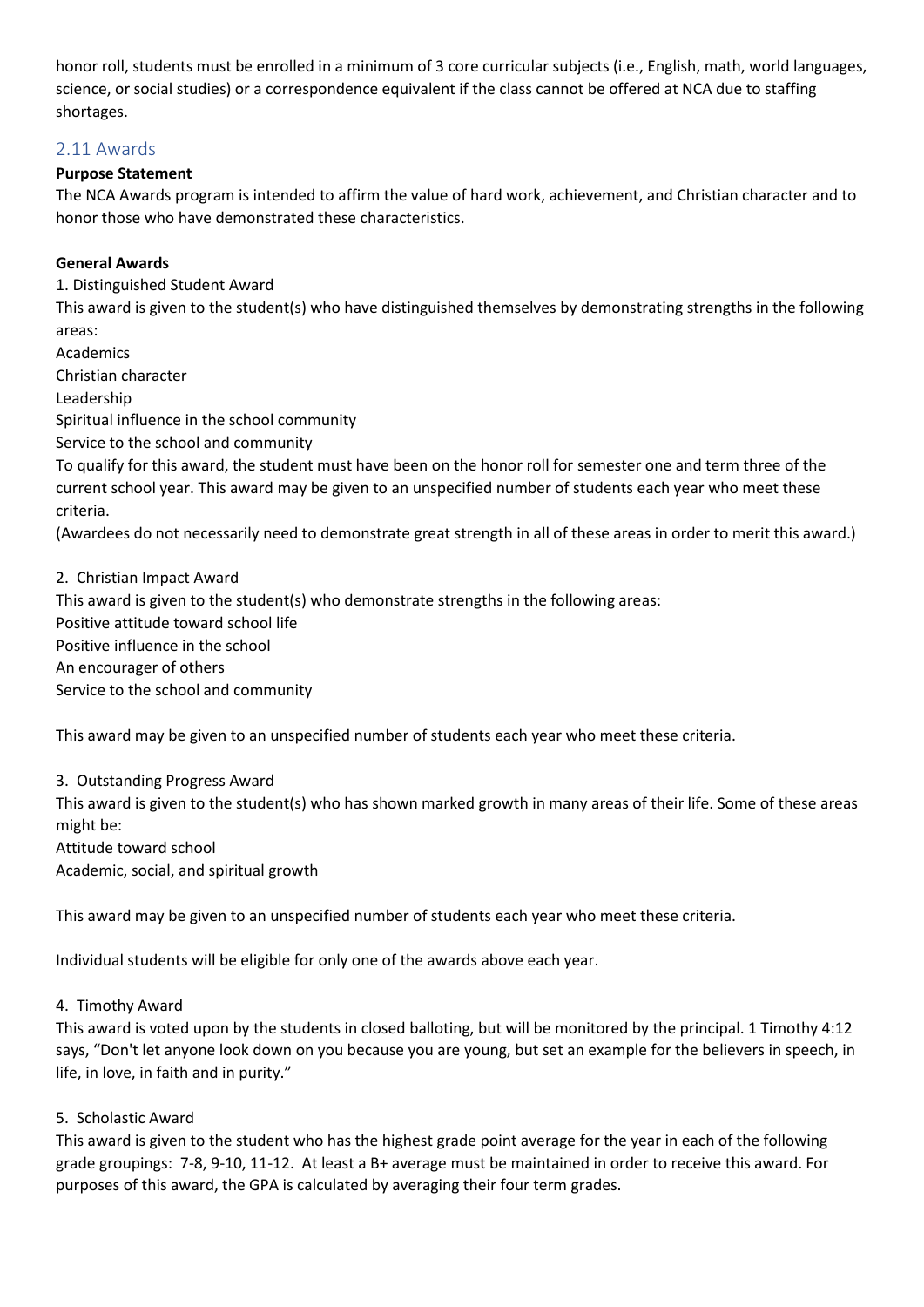Only NCA grades are used in determining award winners, and students are required to have earned a minimum of 6.0 NCA or NCA-sanctioned credits to be eligible for this award. (NCA-sanctioned credits are those which are taken in place of courses that NCA would normally offer but are unavailable because of a staffing shortage or other unavoidable circumstances.)

#### 6. Salutatorian Award

This award is given to the graduating grade 12 student with the second highest grade point average, who has maintained at least a B+ (3.333) average for their four years of high school. Students must take either Chemistry or Physics and mathematics through Algebra 2 in order to qualify.

#### 7. Valedictorian Award

This award is given to the graduating grade 12 student with the highest grade point average, who has maintained at least an A- (3.667) average for their four years of high school. Students must take either Chemistry or Physics and mathematics through Algebra 2 in order to qualify.

Class rank for determining the Valedictorian and Salutatorian Awards will be based only on NCA-assessed courses (i.e. courses graded in-house). Grades earned through the mid-marking period of term four of the grade 12 year will be used for calculation. In addition, for a student to be eligible for either Valedictorian or Salutatorian, they must have earned at least 11 credits at NCA.

#### 8. Sports Awards

Coaches may select students who show outstanding achievements in our sports programs. Certificates and letters may be awarded to high school students for outstanding performance together with good attitudes, good sportsmanship, and team spirit.

#### **Subject Awards**

Near the end of each school year, department heads will meet with all teachers of grades 9-12 in that department. They will determine the single recipient of the Scholar award for that department, as well as the recipient of a secondary award for that department. Secondary awards will come from a pre-approved list of categories or they will require approval by administration prior to presentation. These awards will be presented at an awards ceremony.

#### **Athlete of the Year**

The selection of the Male and Female Athletes of the Year is intended to identify those Christian, student athletes who not only demonstrate outstanding athletic ability but also serve as a role model and exemplify Christian character and leadership in their involvement with sports. The minimum criteria for consideration will be participation in all four varsity sports for the given school year.

In the event that there are two equally qualified students for an award, the selectors may co-award this. If the selection comes down to a choice between an upperclassman and a lowerclassman, all other things being equal, the upperclassman will be given preference for this award.

# <span id="page-6-0"></span>2.12 Student Excused/Unexcused Absence and Tardy Policy

#### **A. Excused Absences**

1. "Requested" excused absences are acceptable under the following conditions:

a. Parents authorize the absence from school. (As a courtesy to the administration and teachers, it is recommended that parents complete an Advance Notification form to allow teachers the ability to plan for student's absence, and to make parents aware of what the student may be missing on the planned absence days.)

b. The student can be required to submit any homework, project, or report, or to take a test on the day before the planned absence, at the teacher's discretion.

c. Excused absences may not be obtained for tournaments except for students who have siblings in grades 11 or 12 participating in a Provincial Tournament.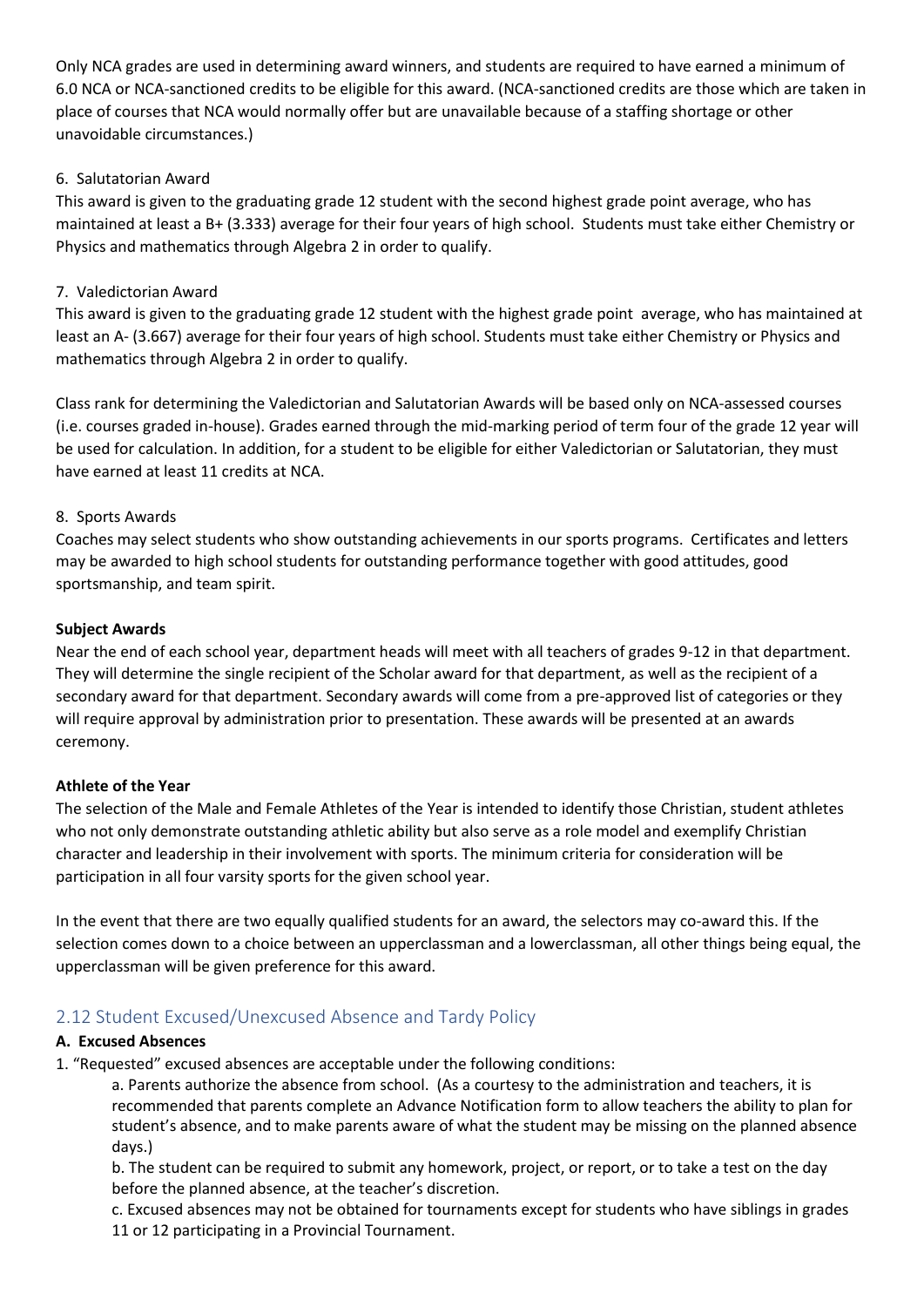d. If a requested absence for a non-school event means that courses will not be able to effectively progress, the absence will be unexcused. Courses can generally not progress if more than half the students are absent.

2. Emergencies and illness are considered excused absences.

3. In the elementary, parents are expected to email or phone the elementary office on the day of an absence. The secretary will pass the information on to the teacher. If a parent does not contact the office, the secretary will attempt to contact the parent to confirm the absence.

4. After an absence, the high school student is expected to communicate with the school office by note, email, or phone call from their parent or dorm parent.

a. If no note is provided within two days after their return, the student will be considered unexcused. b. All returning students will be issued a Admit to Class slip which will be signed by each of their teachers. If a teacher does not see an Excused Absence slip within two days of a student's return, the absence will be considered unexcused.

c. For excused absences, upon a student's return the student will have two days for each missed day to make up homework missed during the absence (this may be extended at the discretion of individual teachers).

Note: Students will not be released to go home from school without the school office first contacting parents.

#### **B. Unexcused Absences**

1. Unexcused absences will be recorded when a student is absent from any class, and one of the following conditions exists:

a. The student fails to bring a note from parents excusing their absence (within two days) or there was no Advanced Notification of Absence

b. The absence was an unauthorized attendance of a Provincial Tournament

2. The academic consequence of an unexcused absence will be a 2.5% reduction in the term grade of each class for each day missed. (Note: This will result in a 1% reduction of the semester grade per class for each day of unexcused absence. If there are questions, teachers should consult the administration.)

3. Unexcused absences from non-graded periods, such as study halls, TAs, work studies, and work detail, will result in the student serving detentions for the length of time they were absent from those classes (because there is no significant academic consequence).

4. If a student is absent due to suspension, expulsion or other disciplinary action, then the absence will be treated as an unexcused absence and the student will receive the resulting academic consequences as stated above.

#### **C. Unexcused and Excused Absences in Physical Education, Work Study, and TA courses**

1. To earn credit for PE, work study, and TA courses, no more than 15 absences (excused or unexcused) will be allowed per semester. If the number of absences during a semester exceeds 15, the student will not earn credit.

2. Students and/or parents may petition for credit if the number of absences has exceeded 15 in one semester. The petition must be in written form and must be submitted to the NMT no later than one marking period after the semester in question. A petition may include a plan for making up the hours missed due to the absences.

#### **D. Tardies**

A tardy is obtained when a student is late for class for any amount of time. Any tardy which is in excess of 15 minutes will be considered an absence for that class.

For grades 7-12, tardies to school (period one or returning from lunch) which are less than 15 minutes will result in an after-school detention upon the third tardy for a given term. The length of the detentions will increase by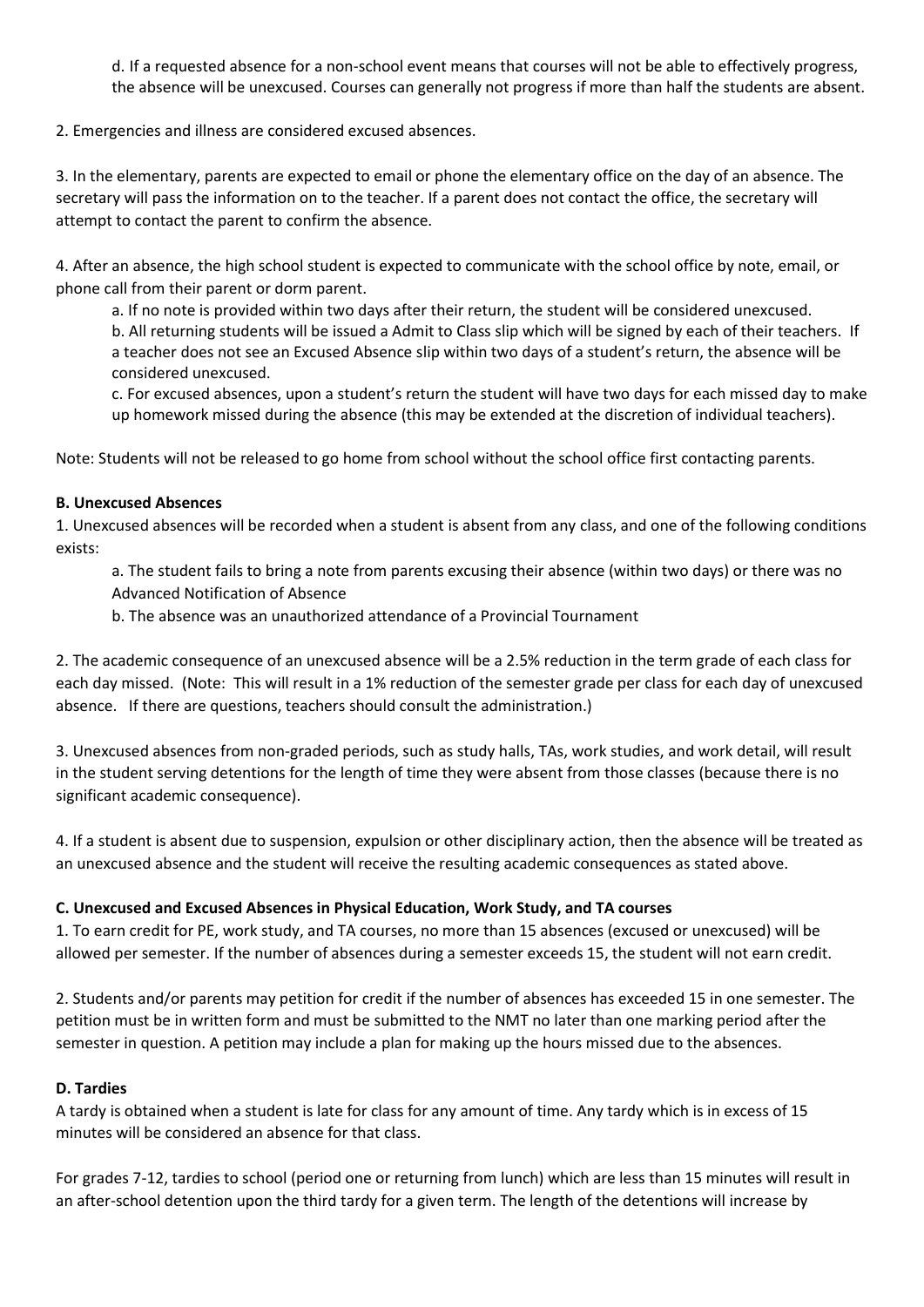increments of fifteen minutes for all subsequent tardies for each term. If a student receives six tardies, special administrative intervention will occur.

# <span id="page-8-0"></span>2.13 Student Dress Code

The objective of dress code standards is to encourage good dress habits. Proper dress can positively affect our mental attitude, classroom atmosphere, and school spirit and culture. A well-groomed, neat and modest appearance is required for NCA students.

A. Guidelines for Girls

1. Girls may wear dresses, skirts, pants or jeans to school. Clothes that are visibly tight fitting, torn or tattered are not acceptable. Shorts of any kind as well as athletic attire (sweatpants, warm-ups, etc.) are not permitted. 2. Dresses, skirts, and capris must cover the knee when standing and sitting.

3. Bare midriffs, undergarments that are visible, low necklines, thin straps, low back dresses or tops, and dresses or skirts with high-cut slits are not allowed.

B. Guidelines for Boys

1. Clothes that are visibly tight fitting, torn or tattered are not acceptable. Sleeved shirts are required.

2. The following are not acceptable: undergarments that are visible or athletic attire (e.g. sweats, jogging shorts, warm-ups).

3. Hair must not be below the earlobe or collar, nor overly bushy.

C. General

- 1. Shoes/sandals must be worn to school.
- 2. Radical haircuts or hair colors are not permitted.

3. Students are to wear designated PE attire, including sun hats, for secondary PE classes. PE uniform shirts are not to be worn to classes other than PE. Elementary students may wear sports shorts to the knee and a t-shirt for PE if they wish.

4. Students may not wear hats, visors or caps in school buildings or in chapel.

5. Dress wear for special activities and exceptions for dress-up days will be determined by the administration.

6. The staff and administration reserve the right to ask any student to change their clothing or hairstyle if it is not in agreement with the standards or expectations outlined above.

D. Dress Guidelines at Formal Events (such as Banquet and Graduation)

1. No low cut dresses or cleavage showing.

2. No exposed skin lower than armpits or normal bra line in the back. (See-through lace/sheer fabric is considered "exposed.")

3. Dresses and slits shouldn't expose the leg higher than the top of the knee (with or without heels on).

4. Dresses shouldn't be tight over the hips and buttocks.

# <span id="page-8-1"></span>3 School Property and Facilities

# <span id="page-8-2"></span>3.1 Care of School Property

All school property has been given to us by the Lord. Treat all school property with care so that the school will look as nice as possible. It is your responsibility to report any damaged property.

Accidents will happen, but most can be avoided by being careful. Property that is damaged must be paid for by the student(s) responsible.

To help keep school property in good shape, please observe these guidelines:

- 1. Do not climb on containers or hang off sidewalk overhangs.
- 2. Do not lean back in classroom chairs.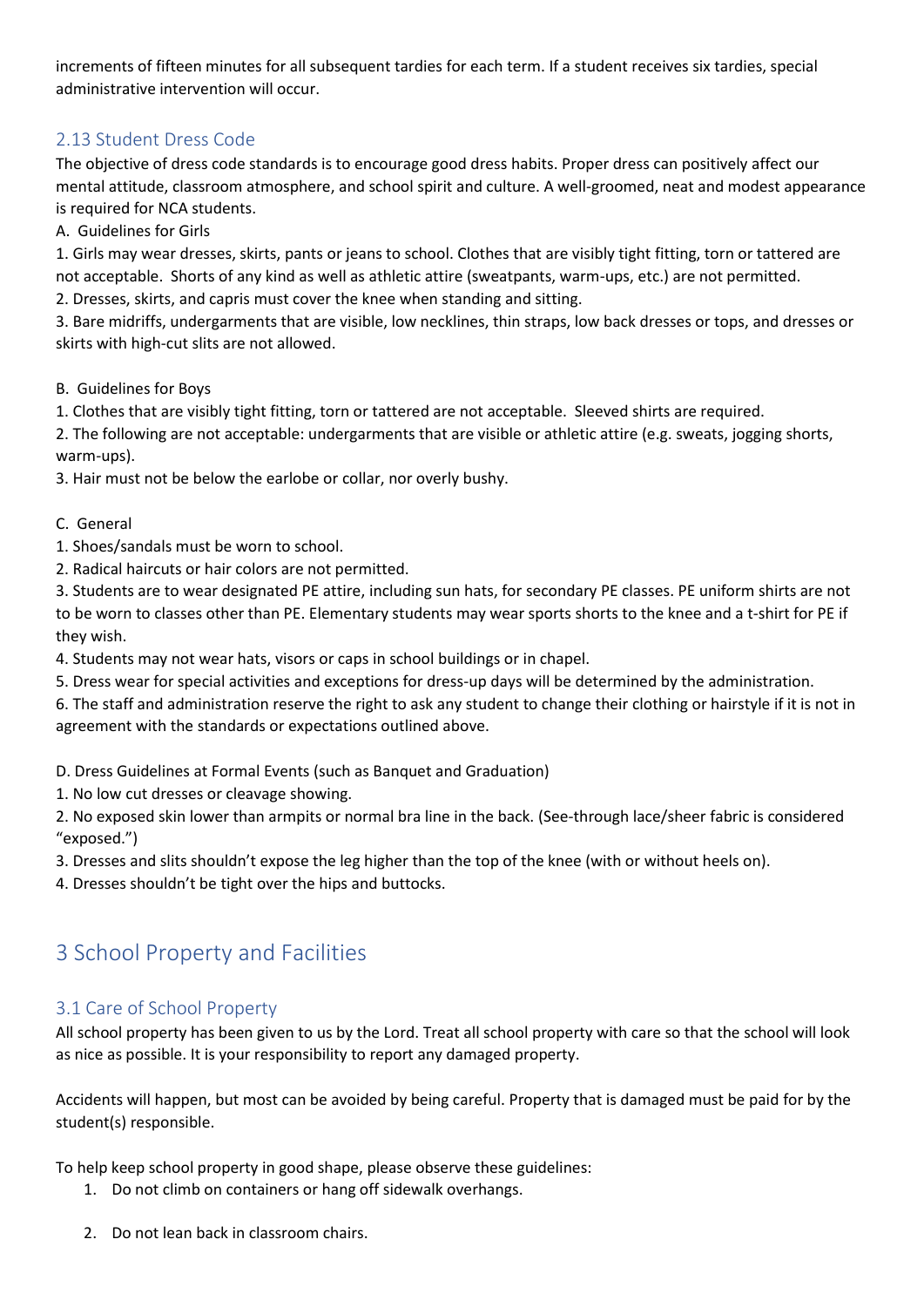- 3. Do not sit on tables or desktops.
- 4. Keep textbooks covered at all times (except consumables). Students who turn in textbooks damaged beyond normal wear and tear will be responsible to compensate financially for the excess wear.
- 5. Only enter school buildings when a teacher is present.
- 6. Refrain from running or horse-playing in the classroom buildings.
- 7. Keep your assigned locker free from clutter.

#### <span id="page-9-0"></span>3.2 Libraries

The school libraries offer books and magazines to supplement the information given in the classes. There are news, sports, science, religious, and nature magazines, a variety of fiction titles for leisure reading or personal interest, non-fiction books, and a reference collection. Please leave reference books and magazines in the library.

Follow the posted guidelines for checking out books. Please see the librarian for renewals or urgent needs which would be exceptions to this recommendation. Report any damage to books or library facilities.

#### <span id="page-9-1"></span>3.3 Gymnasium Usage

Requests for booking the gymnasium shall go through the school office in advance. Scheduling of the gymnasium is the jurisdiction of the school in fellowship with the Sportsmaster. Maintenance of the gymnasium is a shared responsibility between the school and the Lapilo Center. Cost of the maintenance is shared by the school and the Lapilo Center Management Team.

Please observe the posted guidelines on the wall of the gym.

School staff and center residents should consider it their responsibility to take care of the gym facility. Please be faithful to the child and the parents or boarding parents of the child if an infraction of the rules occurs. Gym times are posted in the Lapilo Center Handbook.

## <span id="page-9-2"></span>3.4 Food and Drinks in the School Building

Students should not eat food or consume drinks (other than water in a clear bottle) in any of the school buildings. They may bring food, put it in their lockers, then take it outside to eat during their mid-morning break.

# <span id="page-9-3"></span>4 Guidelines for Discipline

The goal of discipline is the creation of a community that places a high value upon mutual caring, respect, openness, and integrity of its members. Discipline should help students develop individual responsibility.

The following types of discipline may be used at the school:

- Detention
- Probation
- Suspension
- Long-term suspension
- Expulsion

Any student whose conduct is continually in question may be brought before the NMT (Numonohi Management Team). Given the nature of our community, Lapilo or FLT leadership may also need to be involved in the process.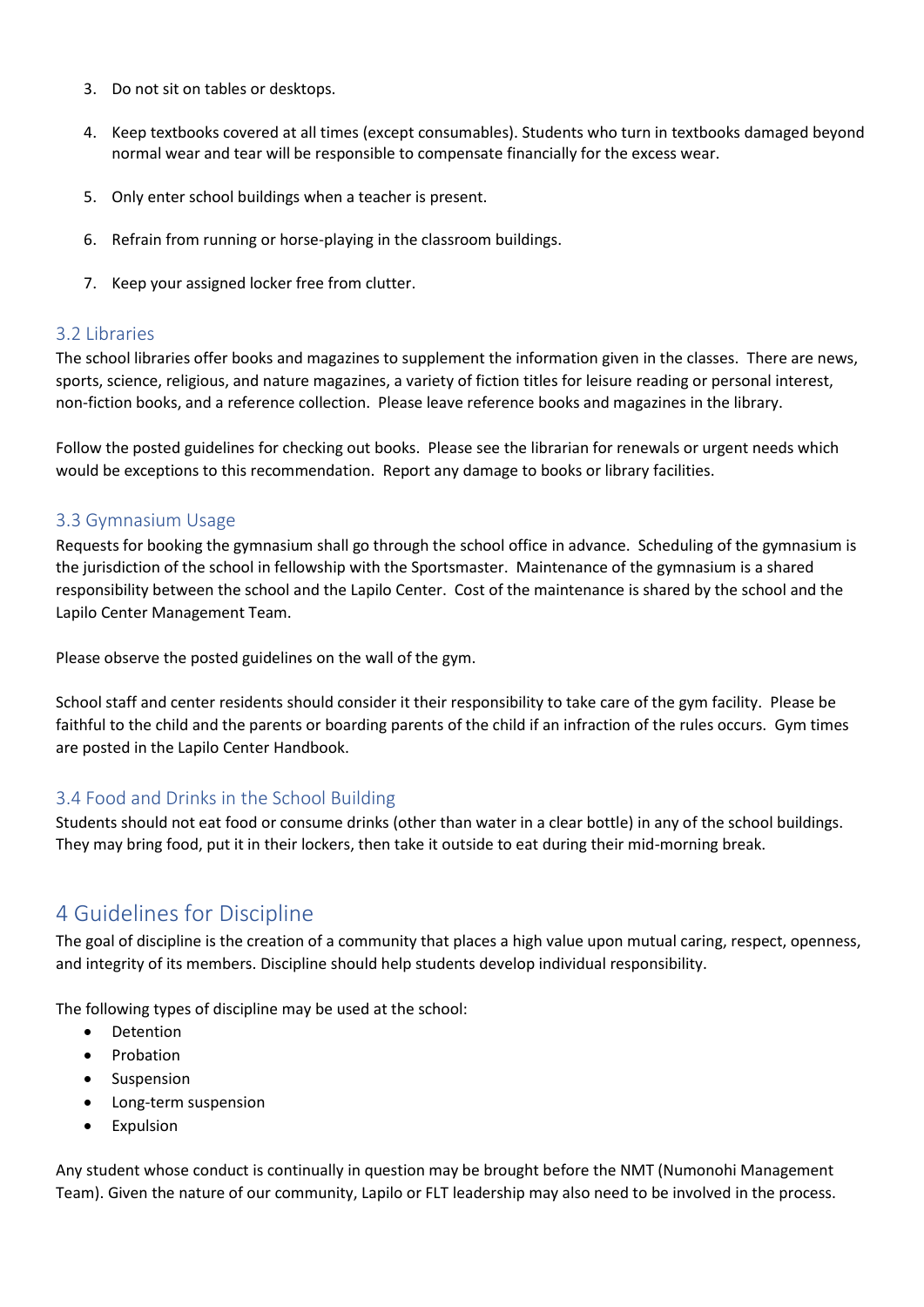Any student who needs to be dealt with on a continual basis for their conduct is likely to be placed on probation. If a student does not respond to this measure, they will face long-term suspension or expulsion. Probation is a time for evaluating a student to determine if the student should be allowed to remain in school.

If a student on probation does not respond in an appropriate manner, they may face long-term suspension or expulsion. Long-term suspension is defined as being removed from the school for an extended period of time, with the possibility of reinstatement at a later time. Expulsion is defined as being removed from the school permanently without the possibility of return. The Directors also may take such action for a student who has not been on probation if they feel that the offense is severe enough to warrant such action.

# <span id="page-10-0"></span>5 Special Events and Extracurricular Activities

# <span id="page-10-1"></span>5.1 Student Council

The Student Council is responsible for organizing many of the extracurricular activities of the school. It is primarily set up to be a service organization and coordinates the various classes to work together effectively during these events. Because it is a key part of our extracurricular activities, there is a higher standard for the students who serve on this body.

Student Council members will be identified on a volunteer basis. Volunteers should be students who have a desire to serve and are willing to invest time and effort in Student Council activities. In addition to this, they must have at least an overall C grade average with no F grades for the two previous marking periods. If a Student Council member drops below a C average or receives an F, they will be removed from the Student Council for the remainder of the semester and will not be able to return to membership until the semester after their academic performance returns to at least a C average. Members must also be committed to attending meetings and fully participate in all Student Council sponsored events and activities.

# <span id="page-10-2"></span>5.2 Grade 12 Events

Grade 12 students participate in a Grade 12 Retreat on the first Friday through Sunday of the school year. (It is three days and two nights, with no travel after dark.) The retreat details, including speaker and location, should be planned at the end of their grade 11 year. The purpose of this retreat is to challenge the students to own their faith before leaving NCA and to become leaders by example and action. The total cost per person of retreat may not exceed \$200. Retreat will be funded by the school as a regular budget item.

The grade 12 class has the additional responsibility of planning and carrying out graduation. Graduation is a time to celebrate the students' completion of their secondary education, as well as to provide a time for other students and families to say goodbye to those leaving. The NMT will budget for graduation and will work in conjunction with the class to make wise decisions regarding use of school monies. The NMT will appoint a Grad Coordinator each year to work with the grade 12 class.

#### **Grade 12 Graduation Celebration Expectations**

Graduation at NCA celebrates how God has worked throughout the school year. It honors the grade 12 students and families while giving all stakeholders an opportunity to build their RAFTs. The celebration accomplishes this through a God-honoring ceremony, an extended reception time, and a later grad party.

NCA graduation is an NCA event that falls under the purview of the NMT. The NMT appoints a grad coordinator each year to work with the grade 12 class to plan and execute the ceremony and reception. The principal and grad coordinator are responsible for communicating to the grade 12 class that the goal is to keep the celebration appropriate for all stakeholders and to prevent it from getting bigger and better from year to year.

In addition to the ceremony, reception, and grad party, the celebration may also include activities for families of graduates (such as a dessert evening or dinner with parents). Grade 12 graduation activities may not include a trip or overnight outings.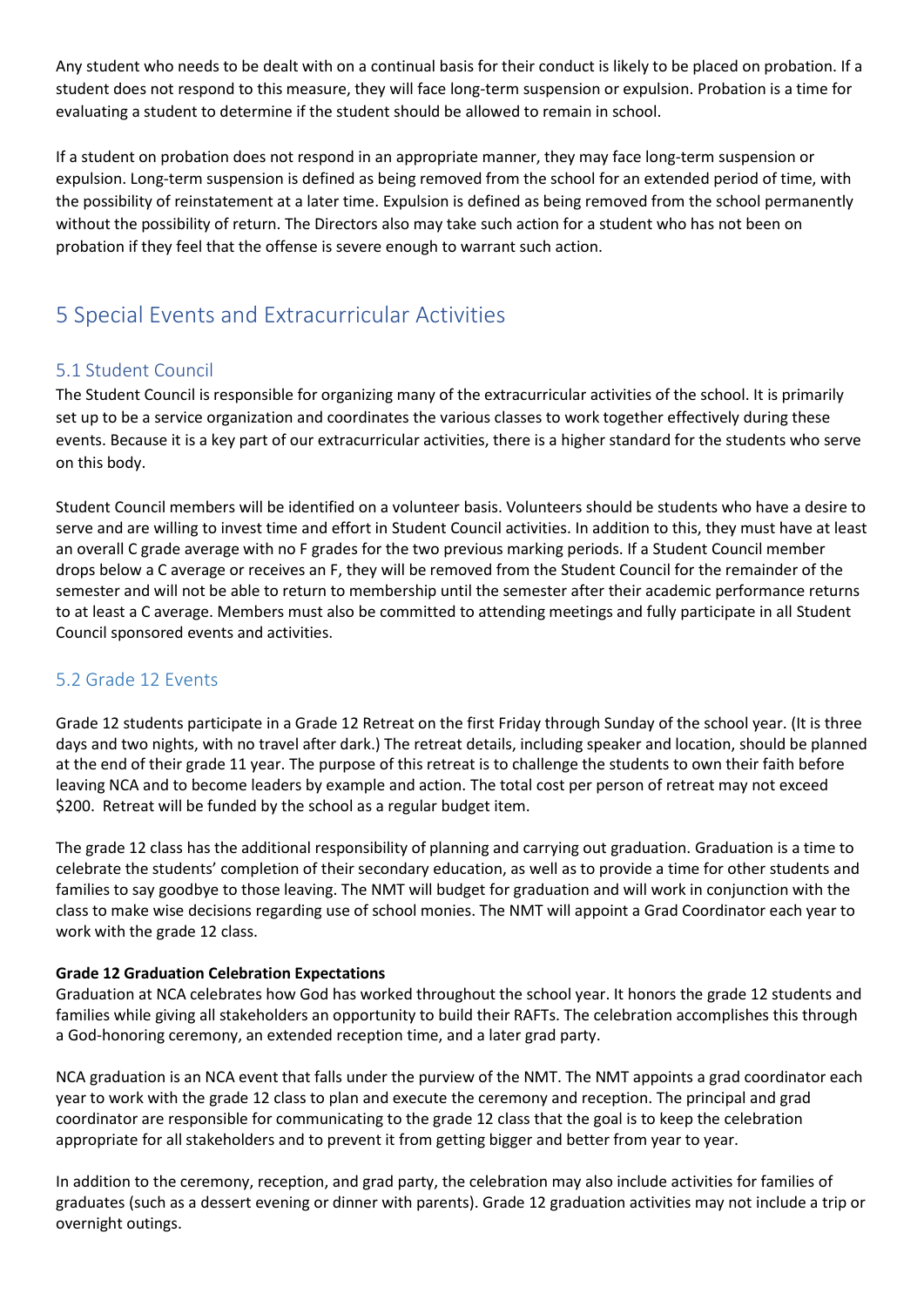NCA will budget for graduation. The grade 12 class may spend budgeted money on: -venue rental, preparation, and cleanup -decorations (with the expectation that anything non-consumable is NCA's for future grads) -coffee, tea, and punch for the reception -equipment for the ceremony (with the expectation that anything non-consumable is NCA's for future grads) -printing for the ceremony -grad party supplies, preparation, and cleanup -food for families at non-ceremony graduation events The grade 12 class may not spend budgeted money on:

-printing for individuals -clothes -food at the ceremony or reception -trips or outings

The grade 12 class is expected to work entirely within the celebration budget and to account for money as it is spent. Donations of items and or money must be within the constraints of the budget, that is if an item or money are donated, the equivalent will then not be available from the budgeted money. Donation of time is expected by the grade 12 students and parents in order to prepare the venue and carry out the ceremony, reception, and grad party. The grade 11 class, advisors, and parents are expected to clean-up the venue on grad night. In light of this, the grade 12 class should keep the venue and decorations relatively simple so cleanup can be accomplished in less than two hours.

# <span id="page-11-0"></span>6 Miscellaneous

## <span id="page-11-1"></span>6.1 Work Detail

Each student in grades 7-12 is given a job assignment to perform Monday through Friday after school. During this time they are to complete the work assigned to them. Work poorly done will have to be redone until it has been done correctly. The job assignments will be changed each semester. Electronic media (iPods, MP3 players, etc.) are not to be used as entertainment during work detail. Students should always try to be a help when there is work to be done. Food is not to be eaten during this time.

## <span id="page-11-2"></span>6.2 Earthquake/Fire/Lockdown Drills and Emergencies

In case of an earthquake or earthquake drill, students are to follow the earthquake procedure as directed by their teacher. (DROP, COVER, HOLD ON)

In case of a fire or fire drill, under the direction of the teacher, students are to quietly exit their classroom and gather on the sports field in their class groups. Teachers are to close all windows and doors and are to account for each of their students. The school bell will be rung in an oscillating manner to signal a fire emergency or drill.

In the event of a lockdown emergency, the school bell (or Lapilo center siren) will sound continuously. Students are to remain in the rooms they are in when the lockdown siren sounds. Students in the restroom should remain there, lock the door and stay out of sight. Students who are outdoors should immediately go to the nearest securable room or building.

# <span id="page-11-3"></span>6.3 Personal Electronic Devices / Cell Phones

Students are not to use personal electronic devices in school. This would include the use of laptops to watch movies or play video games. Personal electronic devices are not to be seen, heard, or used during the hours of 7:45 am and 3:05 pm.

Town students may carry internet-enabled devices to school, with the expectation that they will leave the device in the high school office for the duration of the instructional day. Students who need to contact their parents during the school day should come to the high school office.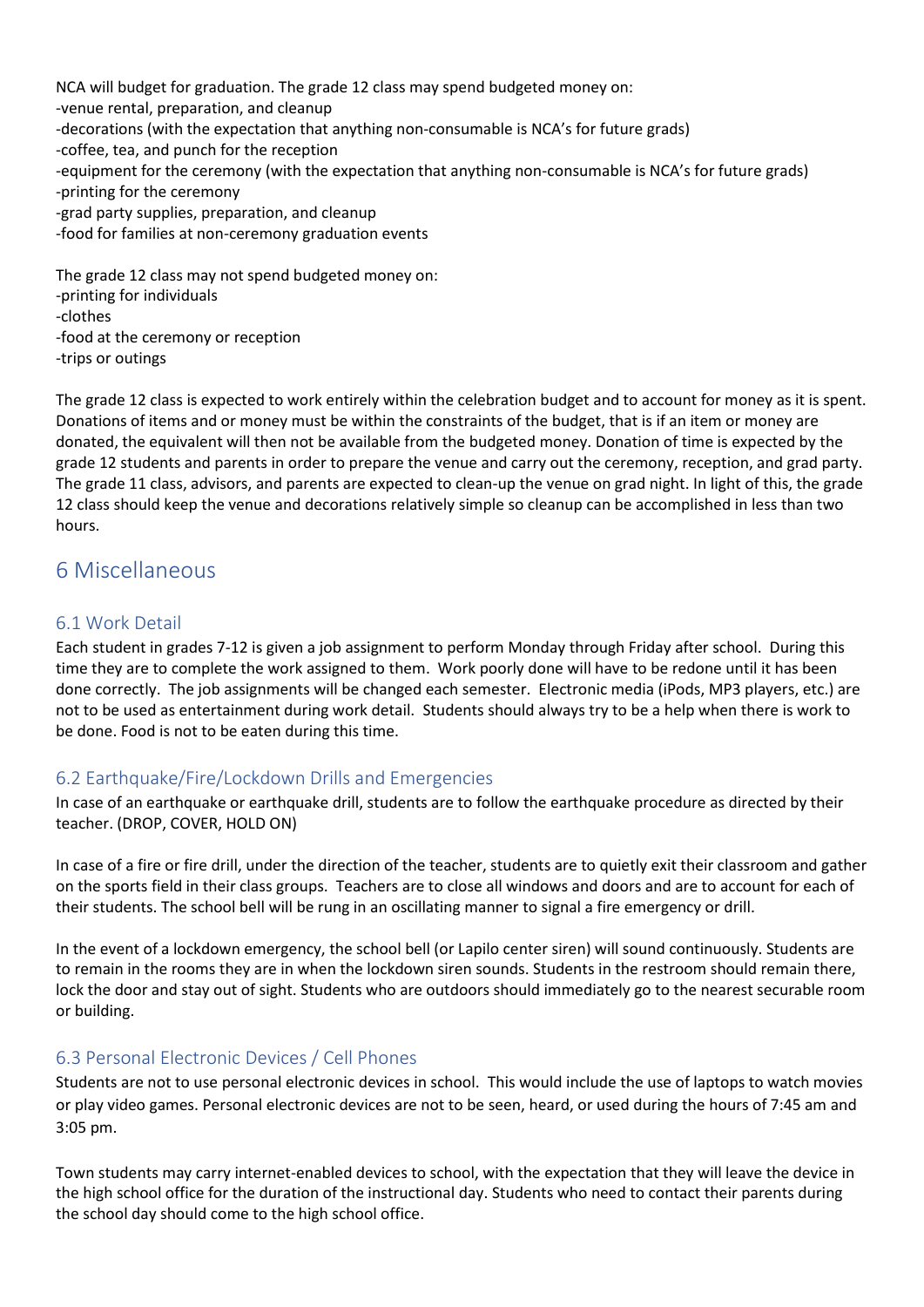## <span id="page-12-0"></span>6.4 Computer Use Guidelines

To use any NCA computer resources or bring personal laptops to school, all students are required to sign a Technology Acceptable Use Policy. Normally, this is done at the start of each school year. Included in this document are the guidelines concerning internet use, downloading and installing software, game playing, and computer security.

NCA's filtered access to the internet will only be available to students with a teacher or adult staff member present who is monitoring the system. Staff will not allow students to have unsupervised Internet access.

NCA will not condone or allow the use of objectionable material from the internet. Anyone found purposely accessing this type of information will be reported to the administration, area leadership, and/or field leadership as appropriate. Students (as well as staff members) should understand that internet abuse could result in suspension or expulsion.

## <span id="page-12-1"></span>6.5 NCA Doctrinal Statement

As an NTM school, we adhere to and teach according to NTM's stated doctrinal position (taken from <https://ethnos360.org/about/what-we-believe> )

#### **We believe:**

- 1. In the word-by-word inspiration, sufficiency and final authority of the Holy Scriptures.
- 2. In one God, eternally existing in three persons: Father, Son and Holy Spirit.
- 3. In the Lord Jesus Christ as true God and true man; His virgin birth, sinless humanity, vicarious death, bodily resurrection, present advocacy, and His personal, imminent, bodily return for His church.
- 4. In the fall of man, resulting in his complete and universal separation from God and his need of salvation.
- 5. That the Lord Jesus Christ shed His blood and died as a sacrifice for the sins of the whole world.
- 6. That salvation is a free and everlasting gift of God, entirely apart from works, received by personal faith in the Lord Jesus Christ.
- 7. That the Holy Spirit regenerates with divine life and personally indwells the believer upon his faith in Christ for salvation.
- 8. In the bodily resurrection of both the saved and the unsaved.
- 9. In the unending life of the saved with the Lord and the unending punishment of the unsaved.

#### **We hold and teach the following positions:**

- 10. The pretribulational, premillennial return of Christ for the church.
- 11. The historical-grammatical interpretation of the Bible.
- 12. A soul once saved can never be lost.
- 13. We practice believer's baptism by immersion.
- 14. We do not practice what are commonly known as the "sign gifts".

#### <span id="page-12-2"></span>6.5.1 Bible Version Policy

The recommended translation for grades 7-12 is the English Standard Version (ESV). For memory work, teachers in grades 7-12 have the option of choosing a specific version for the class to use or choosing to allow the students their own choice of translation. The ESV, NKJV, NASB, or NIV (1984 ed.) are the preferred choices for classroom use.

In all situations if any parent strongly opposes the use of any translation other than the KJV and communicates that to the principal, their child will be free to use the KJV for their memory work.

#### <span id="page-12-3"></span>6.6 Vaccinations

The following vaccines will be considered **mandatory** for all students:

- Diphtheria/Pertussis/Tetanus (DTaP)
- Polio (either OPV or IPV)
- Hemophilus Influenzae type b (Hib)